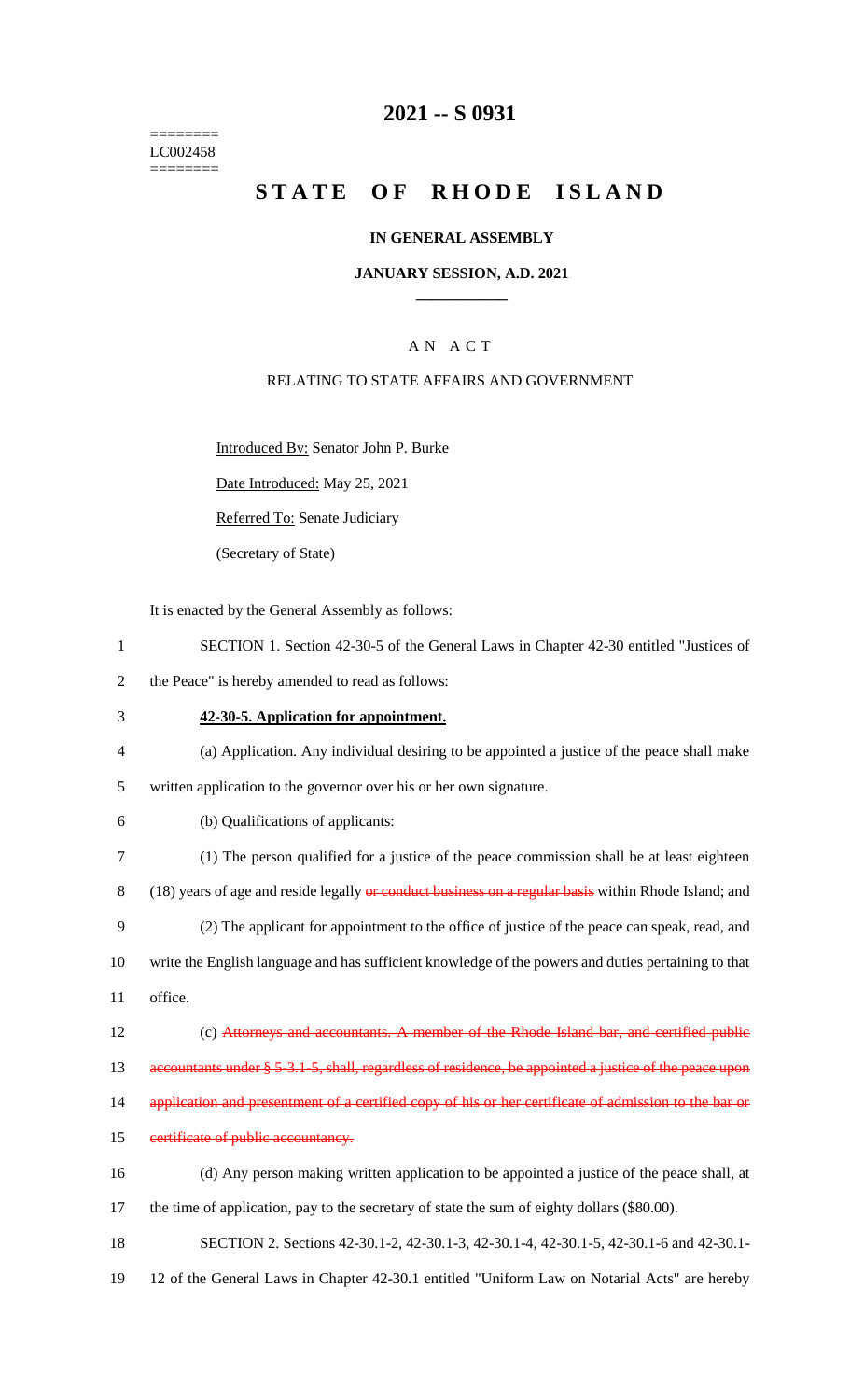**42-30.1-2. Definitions.** For purposes of this chapter, the following definitions apply: (1) "Acknowledgment" means a declaration by an individual before a notarial officer that the individual has signed a record for the purpose stated in the record and, if the record is signed in a representative capacity, that the individual signed the record with proper authority and signed it as the act of the individual or entity identified in the record. (2) "Commissioning agency" means the Rhode Island office of the secretary of state. (3) "Commissioning officer" means the governor of the state of Rhode Island. (4) "Communication technology" means an electronic device of process that: 11 (i) Allows a notary public and a remotely located individual to communicate with each 12 other simultaneously by sight and sound; and 13 (ii) When necessary and consistent with other applicable law, facilitates communication 14 with a remotely located individual who has a vision, hearing, or speech impairment. (4)(5) "Electronic" means relating to technology having electrical, digital, magnetic, wireless, optical, electromagnetic, or similar capabilities.  $\frac{(5)(6)}{2}$  "Electronic signature" means an electronic symbol, sound, or process attached to, or logically associated with, a record and executed or adopted by an individual with the intent to sign the record. (7) "Foreign state" means a jurisdiction other than the United States, a state, territory, or a federally recognized Indian tribe. (8) "Identity proofing" means a process or service by which a third person provides a notary public with a means to verify the identity of a remotely located individual by a review of personal 24 information from public or private data sources.  $(6)(9)$  "In a representative capacity" means acting as: (i) An authorized officer, agent, partner, trustee, or other representative for a person other than an individual; (ii) A public officer, personal representative, guardian, or other representative, in the capacity stated in a record; (iii) An agent or attorney-in-fact for a principal; or (iv) An authorized representative of another in any other capacity.  $\frac{(7)(10)}{20}$  "Notarial act" means an act, whether performed with respect to a tangible or electronic record, that a notarial officer may perform under the law of this state. The term includes taking an acknowledgment, administering an oath or affirmation, taking a verification on oath or

amended to read as follows: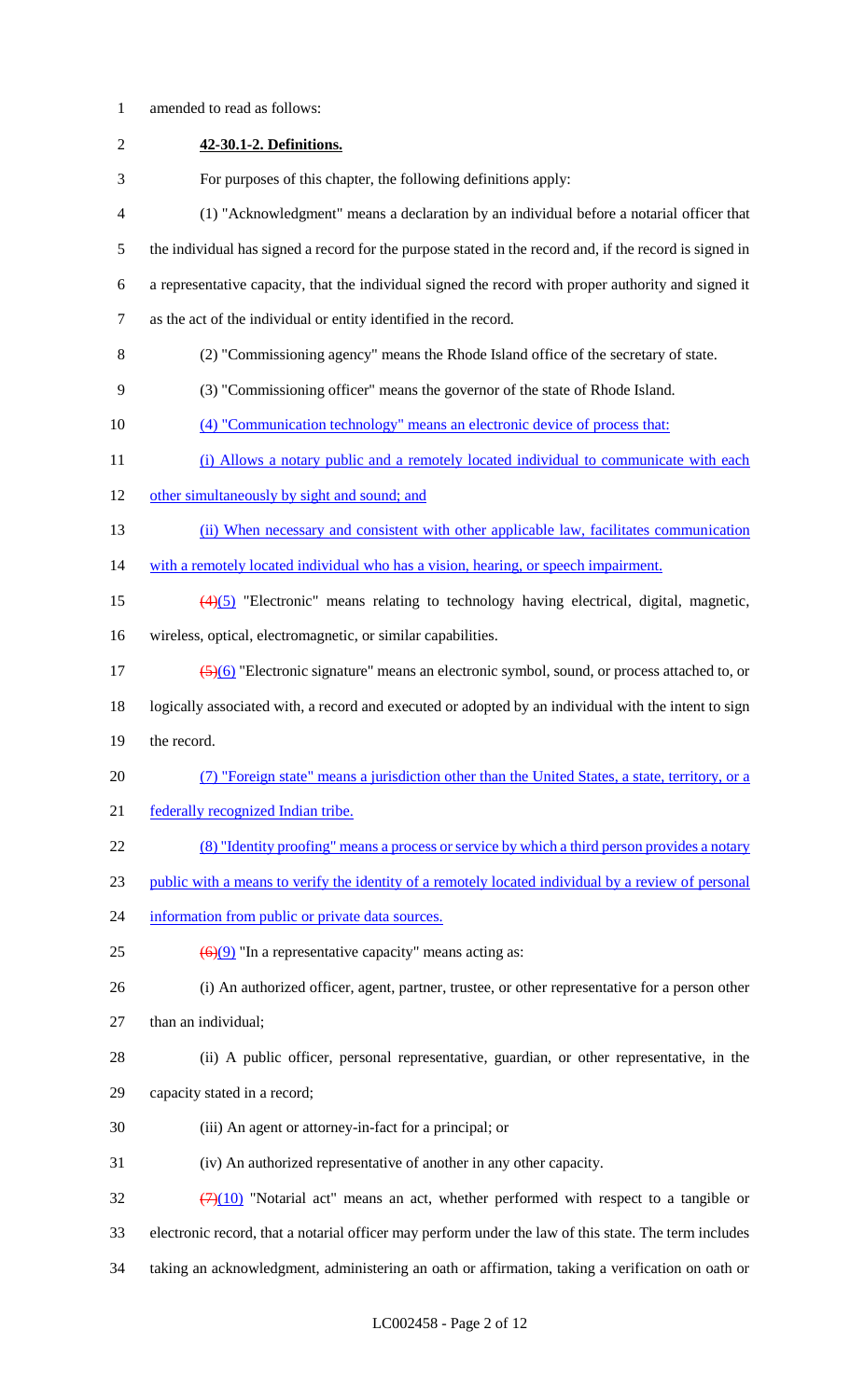affirmation, witnessing or attesting a signature, certifying or attesting a copy, noting a protest of a negotiable instrument and transact, do and finish all matters and things relating to protests and protesting bills of exchange and promissory notes, and all other matters within their office required by law, take depositions as prescribed by law, and acknowledgments of deeds and other instruments.  $\left(\frac{8(11)}{8}\right)$  "Notarial officer" means a notary public or other individual authorized to perform a notarial act.  $(9)(12)$  "Notary public" means an individual commissioned to perform a notarial act by the commissioning officer.

10  $\left(\frac{(10)(13)}{(10)(13)}\right)$  "Official stamp" means a physical image affixed to a tangible record or an electronic image attached to, or logically associated with, an electronic record.

(14) "Outside the United States" means a location outside the geographic boundaries of the

13 United States, Puerto Rico, the United States Virgin Islands, and any territory, insular possession,

or other location subject to the jurisdiction of the United States.

(11)(15) "Person" means an individual, corporation, business trust, statutory trust, estate,

trust, partnership, limited-liability company, association, joint venture, public corporation,

 government or governmental subdivision, agency, or instrumentality, or any other legal or commercial entity.

19  $\left(\frac{(12)(16)}{2}\right)$  "Record" means information that is inscribed on a tangible medium or that is stored in an electronic or other medium and is retrievable in perceivable form.

(17) "Remotely located individual" means an individual who is not in the physical presence

22 of the notary public who performs a notarial act pursuant to § 42-30.1-10.

23  $(13)(18)$  "Sign" means, with present intent to authenticate or adopt a record:

(i) To execute or adopt a tangible symbol; or

 (ii) To attach to, or logically associate with, the record an electronic symbol, sound, or process.

 $(14)(19)$  "Signature" means a tangible symbol or an electronic signature that evidences the

signing of a record.

29  $\left(\frac{(15)(20)}{25}\right)$  "Stamping device" means:

(i) A physical device capable of affixing an official stamp upon a tangible record; or

(ii) An electronic device or process capable of attaching to, or logically associating an

official stamp with, an electronic record.

(16)(21) "State" means a state of the United States of America, the District of Columbia,

Puerto Rico, the United States Virgin Islands, or any territory or insular possession subject to the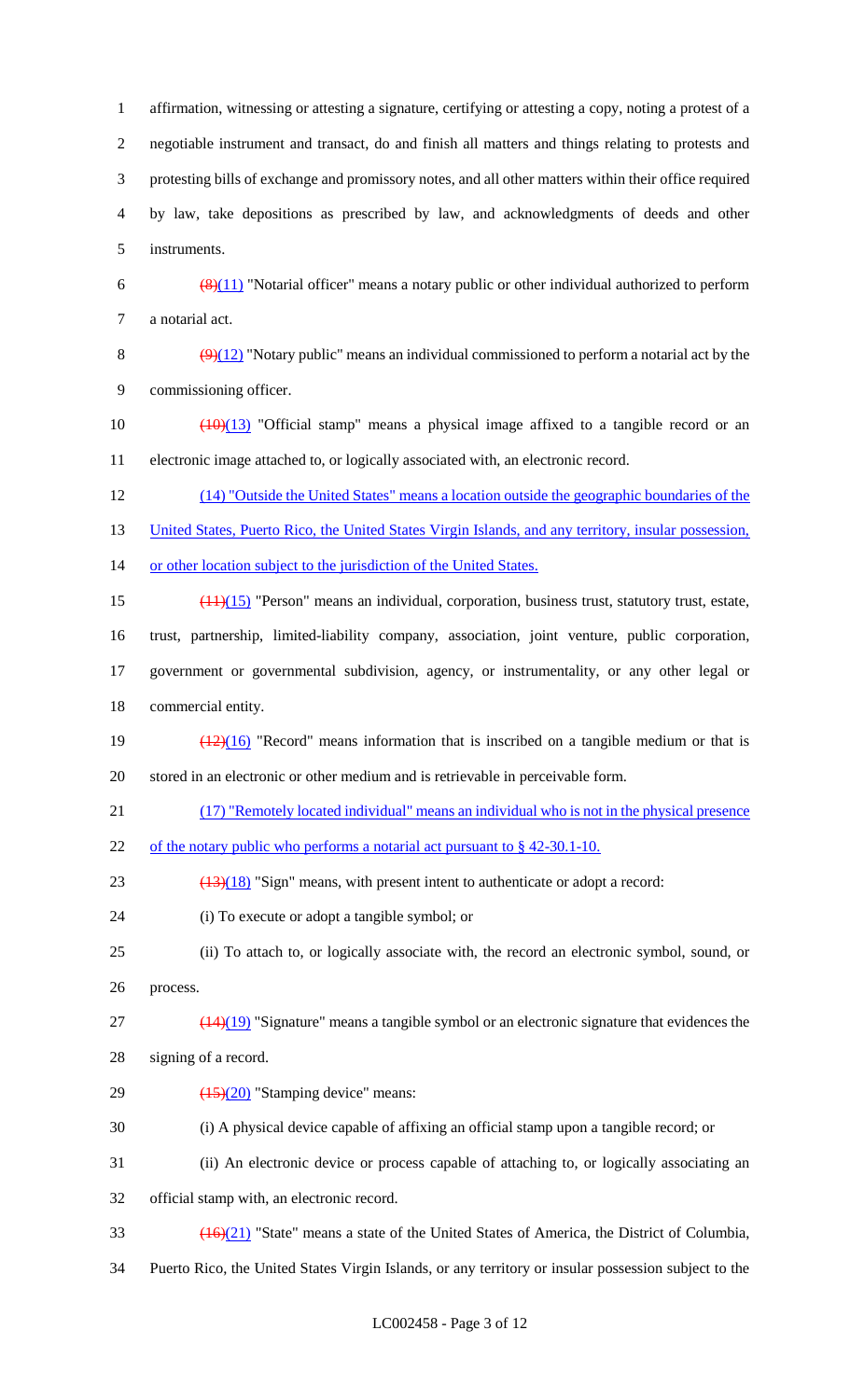- 1 jurisdiction of the United States.
- 2  $\frac{(17)(22)}{2}$  "Verification on oath or affirmation" means a declaration that a statement in a record is true, made by an individual under oath or by affirmation before a notarial officer.
- 

#### **42-30.1-3. Authority to perform notarial act.**

(a) A notarial officer may perform a notarial act authorized by this chapter or by law of this

state other than this chapter.

- (b) A notarial officer may not perform a notarial act with respect to a record to which the
- officer or the officer's spouse, domestic partner, parent, guardian, child or sibling of the principal,

including in-law, step, or half relatives, is a party or in which either of them has a direct beneficial

- 10 interest, except where such persons witness a will or other legal document prepared by a notarial
- 11 officer who is an attorney licensed by the State of Rhode Island. A notarial act performed in
- 12 violation of this subsection is voidable.
- (c) A notarial officer may certify that a tangible copy of an electronic record is an accurate
- 14 copy of the electronic record.
- 

#### **42-30.1-4. Requirements for certain notarial acts.**

 (a) A notarial officer who takes an acknowledgment of a record shall determine, from personal knowledge or satisfactory evidence of the identity of the individual, that the individual appearing before the officer and making the acknowledgment has the identity claimed and that the signature on the record is the signature of the individual.

 (b) A notarial officer who takes a verification of a statement on oath or affirmation shall determine, from personal knowledge or satisfactory evidence of the identity of the individual, that

the individual appearing before the notarial officer and making the verification has the identity

- claimed and that the signature on the statement verified is the signature of the individual.
- (c) A notarial officer who witnesses or attests to a signature shall determine, from personal knowledge or satisfactory evidence of the identity of the individual, that the individual appearing before the notarial officer and signing the record has the identity claimed.
- 
- (d) A notarial officer who certifies or attests a copy of a record or an item that was copied
- 28 shall determine that the copy is a full, true, and accurate transcription or reproduction of the record
- 29 or item.
- (e) A notarial officer who makes or notes a protest of a negotiable instrument shall do so
- 31 in accordance with the requirements set forth in § 6A-3-505(b).
- **42-30.1-5. Personal appearance required.**
- 33 If a notarial act relates to a statement made in, or a signature executed upon, on a record,
- the individual making the statement or executing the signature shall appear personally before the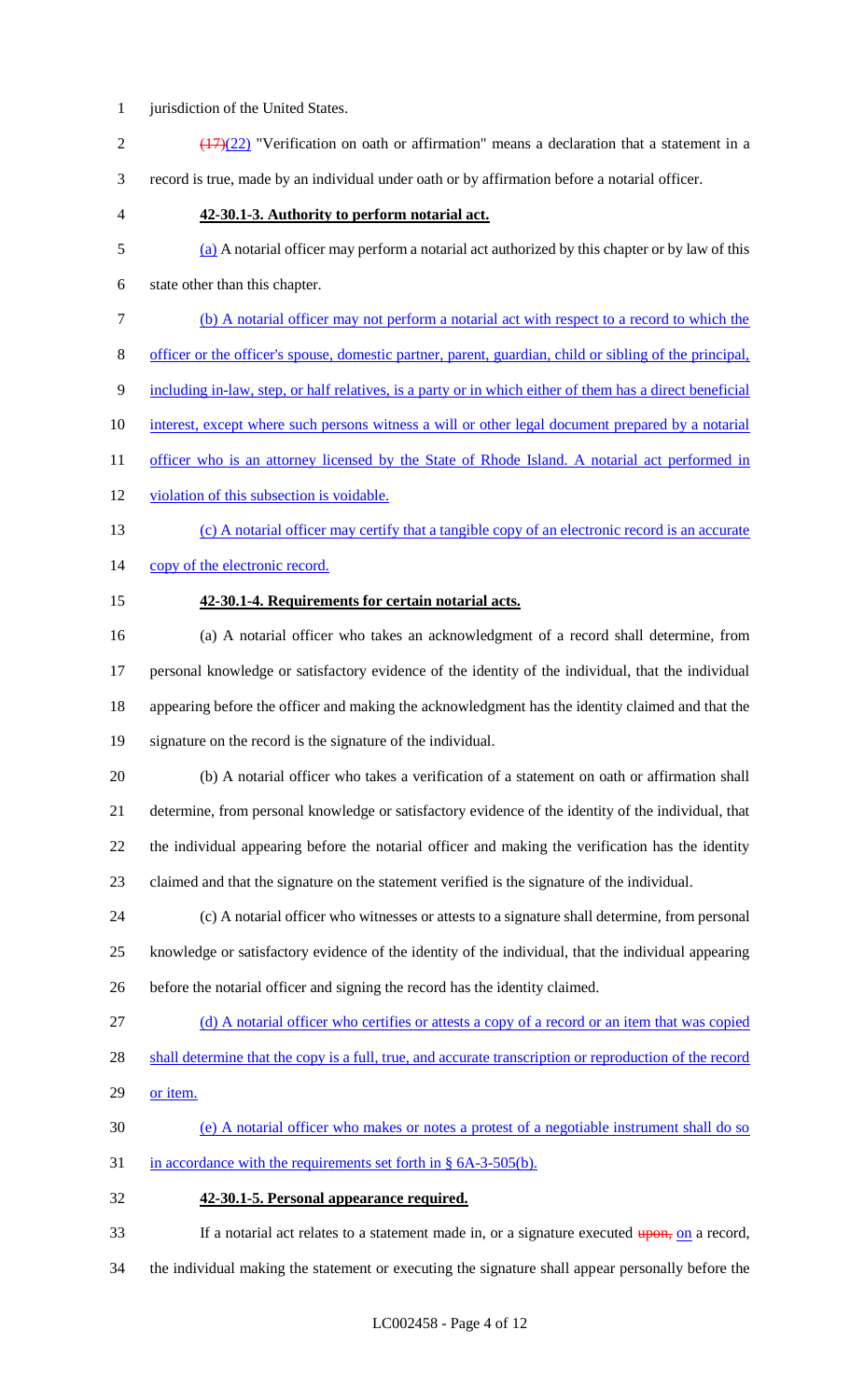1 notarial officer. For purposes of this section, personal appearance means that the principal and the 2 notary public can communicate simultaneously by sight and sound through an electronic device or process at the time of the notarization; or that the principal and notary public are physically close enough to see, hear, and communicate with each other at the time of notarization. **42-30.1-6. Identification of individual.** (a) A notarial officer has personal knowledge of the identity of an individual appearing before the notarial officer if the individual is personally known to the notarial officer through 8 dealings sufficient to provide reasonable certainty regarding that the legal individual has the 9 identity of the individual claimed. (b) A notarial officer has satisfactory evidence of the identity of an individual appearing before the notarial officer if the notarial officer can identify the individual: 12 (1) By means of: (i) A passport, driver's license, or government-issued, non-driver identification card, that is current or expired not more than three (3) years before performance of the notarial act; or (ii) Another form of government identification issued to an individual that is current or expired not more than three (3) years before performance of the notarial act, contains the signature or a photograph of the individual, and is satisfactory to the notarial officer; or (2) By a verification on oath or affirmation of a credible witness personally appearing 19 before the notarial officer and known to the officer or whom the officer can identify on the basis of a passport, driver's license, or government issued nondriver identification card, which is current or 21 expired not more than three (3) years before performance of the notarial act. (c) A notarial officer may require an individual to provide additional information or identification credentials necessary to assure the notarial officer of the identity of the individual. **42-30.1-12. Foreign notarial act.** 25 (a) In this section, "foreign state" means a government other than the United States of 26 America or, a state, or federally recognized Indian tribe not including the state of Rhode Island. (b) If a notarial act is performed under authority and in the jurisdiction of a foreign state or 28 constituent unit of the foreign state, or is performed under the authority of a multinational or 29 international governmental organization, the act has the same effect under the law of this state as if performed by a notarial officer of this state. (c) If the title of office and indication of authority to perform notarial acts in a foreign state appears in a digest of foreign law or in a list customarily used as a source for that information, the authority of an officer with that title to perform notarial acts is conclusively established.

(d) The signature and official stamp of an individual holding an office described in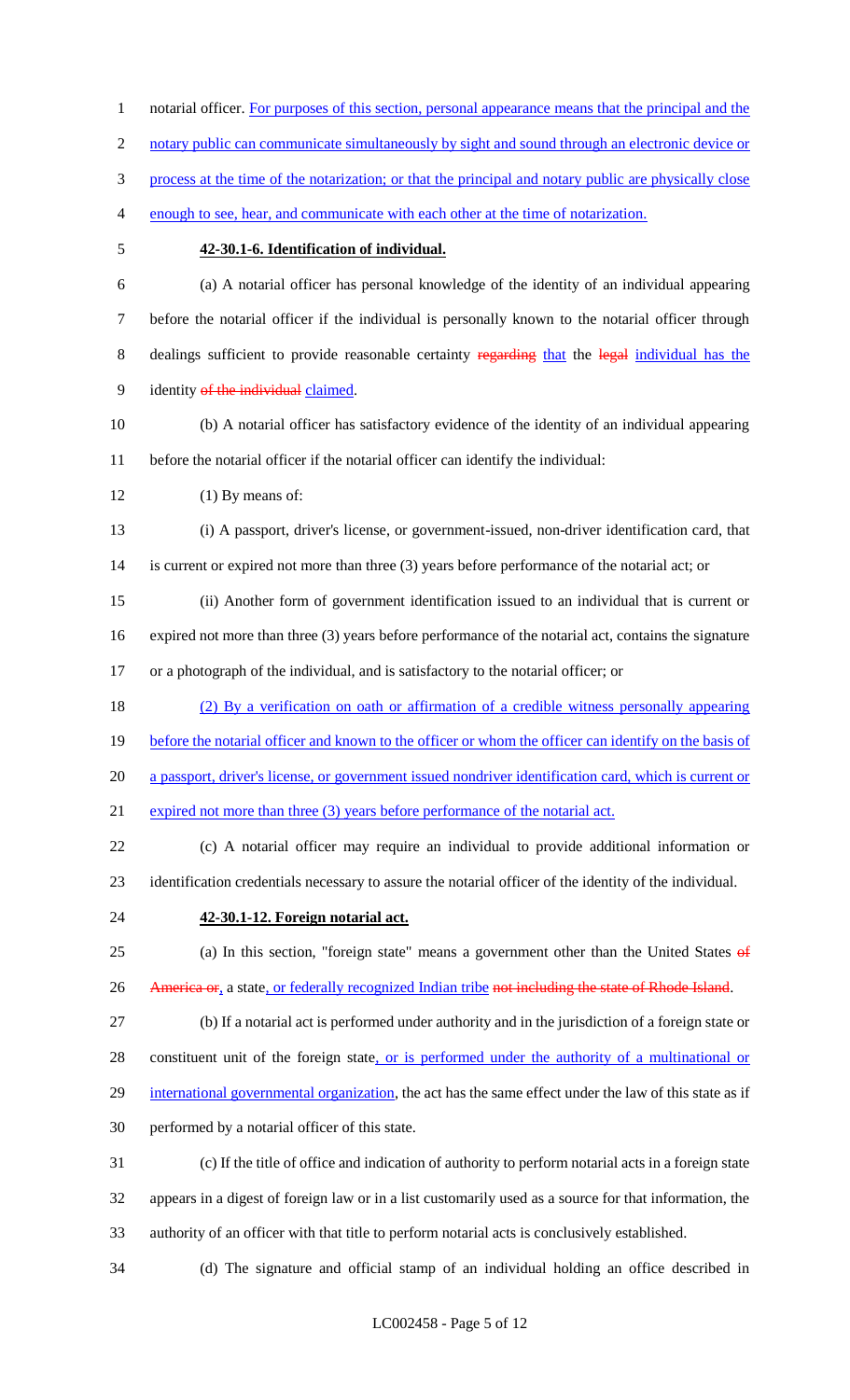| $\mathbf{1}$   | subsection (c) of this section are prima facie evidence that the signature is genuine and the           |
|----------------|---------------------------------------------------------------------------------------------------------|
| $\overline{2}$ | individual holds the designated title.                                                                  |
| 3              | (e) An apostille in the form prescribed by the Hague Convention of October 5, 1961, and                 |
| $\overline{4}$ | issued by a foreign state party to the convention conclusively establishes that the signature of the    |
| 5              | notarial officer is genuine and that the officer holds the indicated office.                            |
| 6              | $\overline{(e)(f)}$ A consular authentication issued by an individual designated by the United States   |
| 7              | Department of State as a notarizing officer for performing notarial acts overseas and attached to       |
| 8              | the record with respect to which the notarial act is performed conclusively establishes that the        |
| 9              | signature of the notarial officer is genuine and that the officer holds the indicated office.           |
| 10             | SECTION 3. Chapter 42-30.1 of the General Laws entitled "Uniform Law on Notarial                        |
| 11             | Acts" is hereby amended by adding thereto the following sections:                                       |
| 12             | 42-30.1-11.1. Notarial act under authority of federally recognized Indian tribe.                        |
| 13             | (a) A notarial act performed under the authority and in the jurisdiction of a federally                 |
| 14             | recognized Indian tribe has the same effect as if performed by a notarial officer of this state, if the |
| 15             | act performed in the jurisdiction of the tribe is performed by:                                         |
| 16             | (1) A notary public of the tribe;                                                                       |
| 17             | (2) A judge, clerk, or deputy clerk of a court of the tribe; or                                         |
| 18             | (3) Any other individual authorized by the law of the tribe to perform the notarial act.                |
| 19             | (b) The signature and title of an individual performing a notarial act under the authority of           |
| 20             | and in the jurisdiction of a federally recognized Indian tribe are prima facie evidence that the        |
| 21             | signature is genuine and that the individual holds the designated title.                                |
| 22             | (c) The signature and title of a notarial officer described in subsection (a)(1) or (a)(2) of           |
| 23             | this section conclusively establishes the authority of the officer to perform the notarial act.         |
| 24             | 42-30.1-12.1. Notarial act performed for remotely located individual.                                   |
| 25             | (a) A remotely located individual may comply with $\S$ 42-30.1-5 by using communication                 |
| 26             | technology to appear before a notary public.                                                            |
| 27             | (b) A notary public located in this state may perform a notarial act using communication                |
| 28             | technology for a remotely located individual if:                                                        |
| 29             | (1) The notary public:                                                                                  |
| 30             | (i) Has personal knowledge under $\S$ 42-30.1-6(a) of the identity of the individual;                   |
| 31             | (ii) Has satisfactory evidence of the identity of the remotely located individual by oath or            |
| 32             | affirmation from a credible witness appearing before the notary public under $\S$ 42-30.1-6(b); or      |
| 33             | (iii) Has obtained satisfactory evidence of the identity of the remotely located individual             |
| 34             | by using at least two (2) different types of identity proofing;                                         |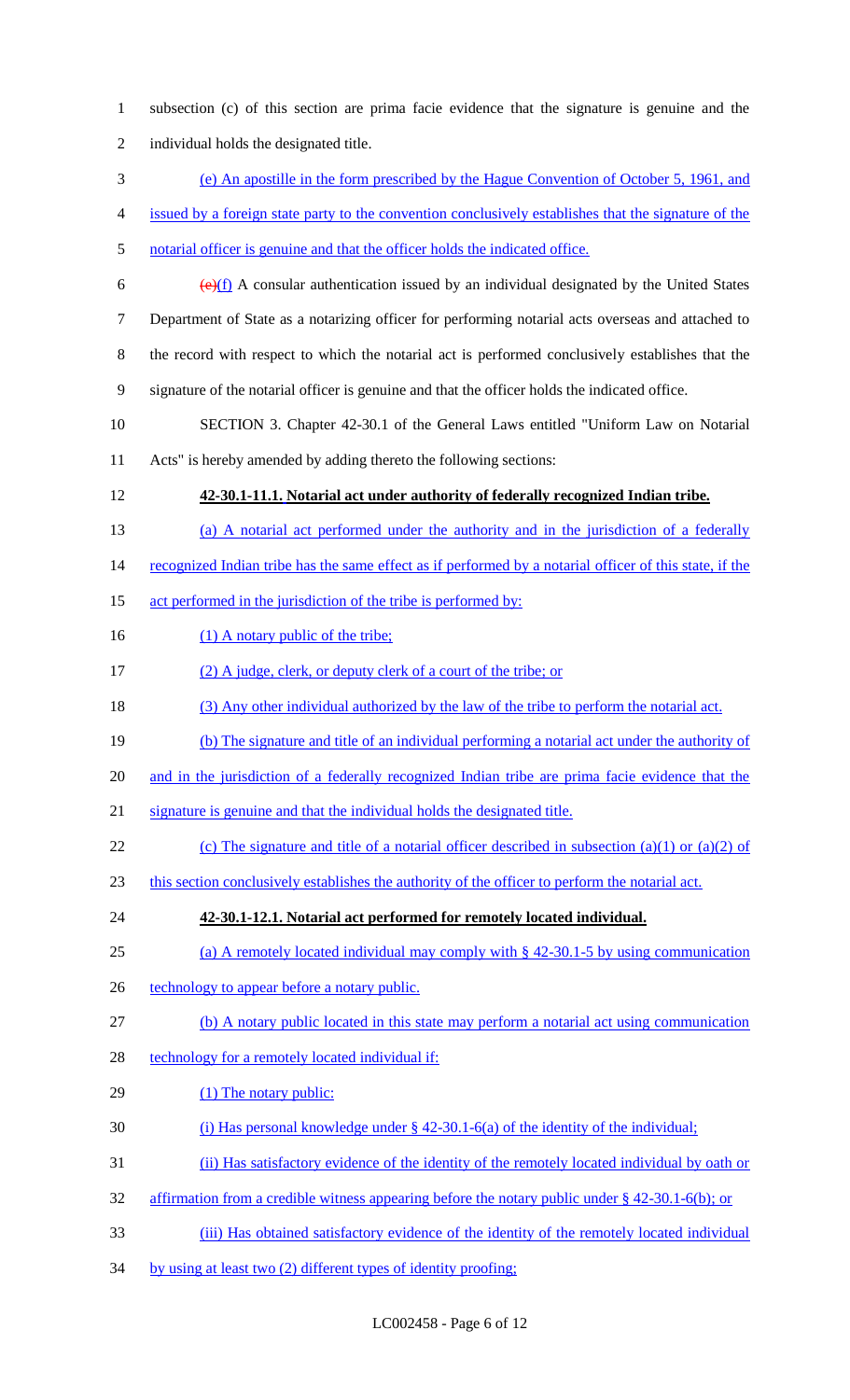(2) The notary public is reasonably able to confirm that a record before the notary public is the same record in which the remotely located individual made a statement or on which the individual executed a signature; (3) The notary public, or a person acting on behalf of the notary public, creates an audio- visual recording of the performance of the notarial act; and (4) For a remotely located individual located outside the United States: 7 (i) The record: (A) Shall be filed with or relates to a matter before a public official or court, governmental entity, or other entity subject to the jurisdiction of the United States; or (B) Involves property located in the territorial jurisdiction of the United States or involves 11 a transaction substantially connected with the United States; and (ii) The act of making the statement or signing the record is not prohibited by the foreign 13 state in which the remotely located individual is located. (c) If a notarial act is performed under this section, the certificate of notarial act required by § 42-30.1-12.2 and the short-form certificate provided in § 42-30.1-12.2 must indicate that the 16 notarial act was performed using communication technology. (d) A short-form certificate provided in § 42-30.1-12.2(g) for a notarial act subject to this 18 section is sufficient if it: 19 (1) Complies with rules adopted under subsection  $(g)(1)$  of this section; or 20 (2) Is in the form provided in  $\S$  42-30.1-12.2(g) and contains a statement substantially as follows: "This notarial act involved the use of communication technology." (e) A notary public, a guardian, conservator, or agent of a notary public, or a personal representative of a deceased notary public shall retain the audio-visual recording created under 24 subsection (b)(3) of this section, or cause the recording to be retained by a repository designated by or on behalf of the person required to retain the recording. Unless a different period is required 26 by rule adopted under subsection  $(g)(4)$  of this section, the recording must be retained for a period of at least ten (10) years after the recording is made. (f) Before a notary public performs the notary public's initial notarial act under this section, 29 the notary public must notify the commissioning agency that the notary public will be performing notarial acts with respect to remotely located individuals and identify the technologies the notary 31 public intends to use. If the commissioning agency has established standards under subsection  $(g)$ 32 of this section for approval of communication technology or identity proofing, the communication technology and identity proofing must conform to the standards. (g) The commissioning agency may adopt rules and regulations under this section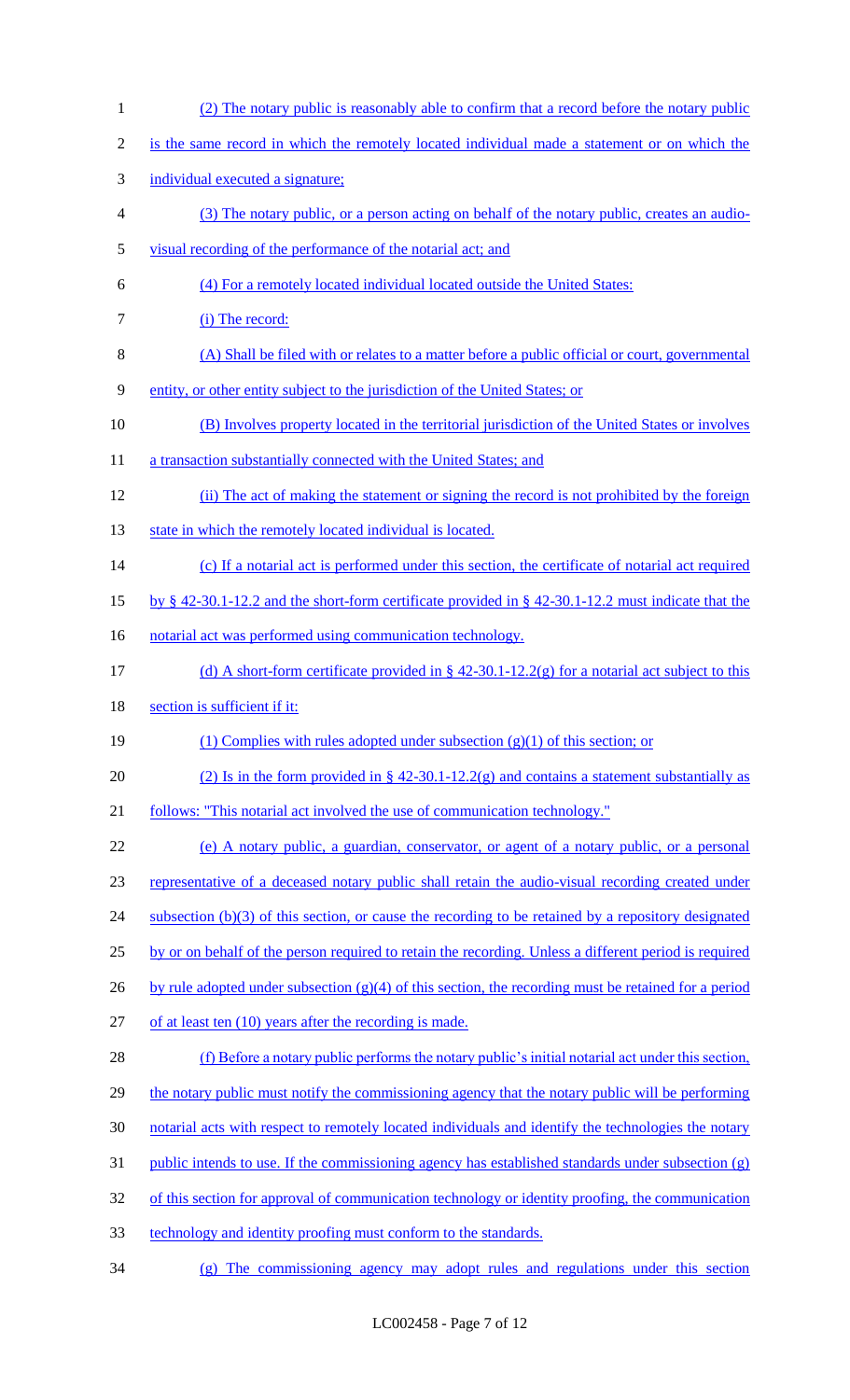regarding performance of a notarial act. The rules may: (1) Prescribe the means of performing a notarial act involving a remotely located individual using communication technology; (2) Establish standards for communication technology and identity proofing; (3) Establish requirements or procedures to approve providers of communication technology and the process of identity proofing; and (4) Establish standards and a period for the retention of an audio-visual recording created 8 under subsection  $(b)(3)$  of this section. (h) Before adopting, amending, or repealing a rule governing performance of a notarial act 10 with respect to a remotely located individual, the commissioning agency must consider: 11 (1) The most recent standards regarding the performance of a notarial act with respect to a remotely located individual promulgated by national standard-setting organizations and the 13 recommendations of the National Association of Secretaries of State; (2) Standards, practices, and customs of other jurisdictions that have laws substantially 15 similar to this section; and (3) The views of governmental officials and entities and other interested persons. (i) By allowing its communication technology or identity proofing to facilitate a notarial act for a remotely located individual or by providing storage of the audio-visual recording created 19 under subsection (b)(3) of this section, the provider of the communication technology, identity 20 proofing, or storage appoints the commissioning agency as the provider's agent for service of process in any civil action in this state related to the notarial act. **42-30.1-12.2. Certificate of notarial act.** (a) A notarial act shall be evidenced by a certificate. The certificate shall: (1) Be executed contemporaneously with the performance of the notarial act; (2) Be signed and dated by the notarial officer and, if the notarial officer is a notary public, 26 be signed in the same manner as on file with the commissioning agency; 27 (3) Identify the jurisdiction in which the notarial act is performed; 28 (4) Contain the title of office of the notarial officer; and (5) If the notarial officer is a notary public, indicate the date of expiration, if any, of the officer's commission. (b) If a notarial act regarding a tangible record is performed by a notary public, an official stamp shall be affixed to the certificate. If a notarial act is performed regarding a tangible record 33 by a notarial officer other than a notary public and the certificate contains the information specified in subsections (a)(2), (a)(3), and (a)(4) of this section, an official stamp may be affixed to the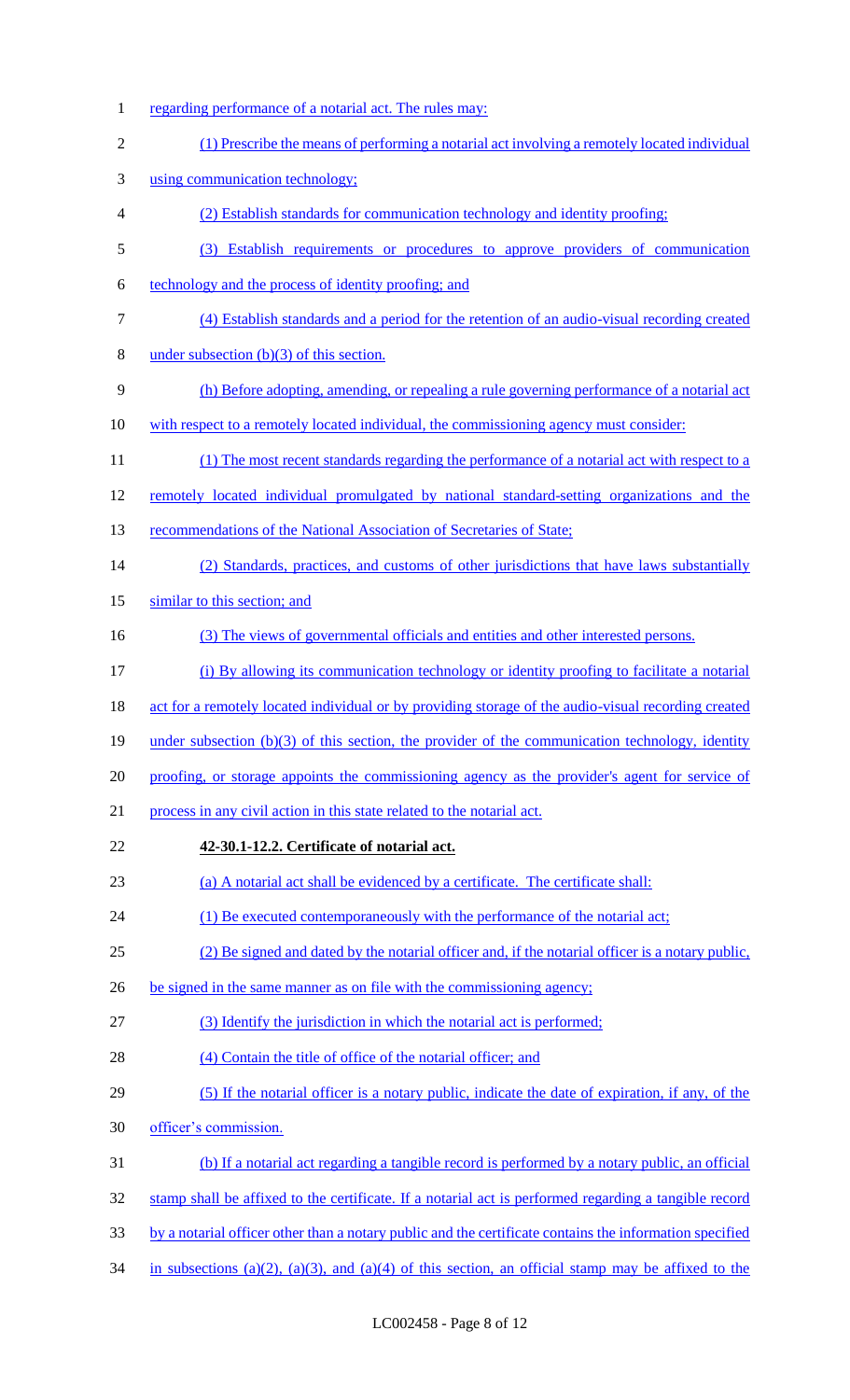1 certificate. If a notarial act regarding an electronic record is performed by a notarial officer and the 2 certificate contains the information specified in subsections  $(a)(2)$ ,  $(a)(3)$ , and  $(a)(4)$  of this section, 3 an official stamp may be attached to or logically associated with the certificate. 4 (c) A certificate of a notarial act is sufficient if it meets the requirements of subsections (a) 5 and (b) of this section, and: 6 (1) Is in a form otherwise permitted by the laws of this state; 7 (2) Is in a form permitted by the law applicable in the jurisdiction in which the notarial act 8 was performed; or 9 (3) Sets forth the actions of the notarial officer and the actions are sufficient to meet the 10 requirements of the notarial act as provided in §§ 42-30.1-4, 42-30.1-5, and 42-30.1-6 or any other 11 applicable laws of this state. 12 (d) By executing a certificate of a notarial act, a notarial officer certifies that the notarial 13 officer has complied with the requirements and made the determinations specified in §§ 42-30.1-3, 14 42-30.1-4, and 42-30.1-5. 15 (e) A notarial officer may not affix the notarial officer's signature to, or logically associate 16 it with, a certificate until the notarial act has been performed. 17 (f) If a notarial act is performed regarding a tangible record, a certificate must be part of, 18 or securely attached to, the record. If a notarial act is performed regarding an electronic record, the 19 certificate must be affixed to, or logically associated with, the electronic record. 20 (g) The commissioning agency shall develop short form certificates of notarial acts, if 21 completed with the information required by subsections (a), (b) and (c) of this section, for the 22 following purposes: 23 (1) An acknowledgment in an individual capacity; 24 (2) An acknowledgment in a representative capacity; 25 (3) A verification on oath or affirmation; 26 (4) Witnessing or attesting a signature; 27 (5) Certifying a copy of a record. 28 **42-30.1-13.1. Stamping Device.** 29 (a) A notary public is responsible for the security of the notary public's stamping device 30 and may not allow another individual to use the device to perform a notarial act. On the resignation 31 from, or the revocation or expiration of, the notary public's commission, or on the expiration of the 32 date set forth in the stamping device, if any, the notary public shall disable the stamping device by 33 destroying, defacing, damaging, erasing, or securing it against use in a manner that renders it 34 unusable. On the death or adjudication of incompetency of a notary public, the notary public's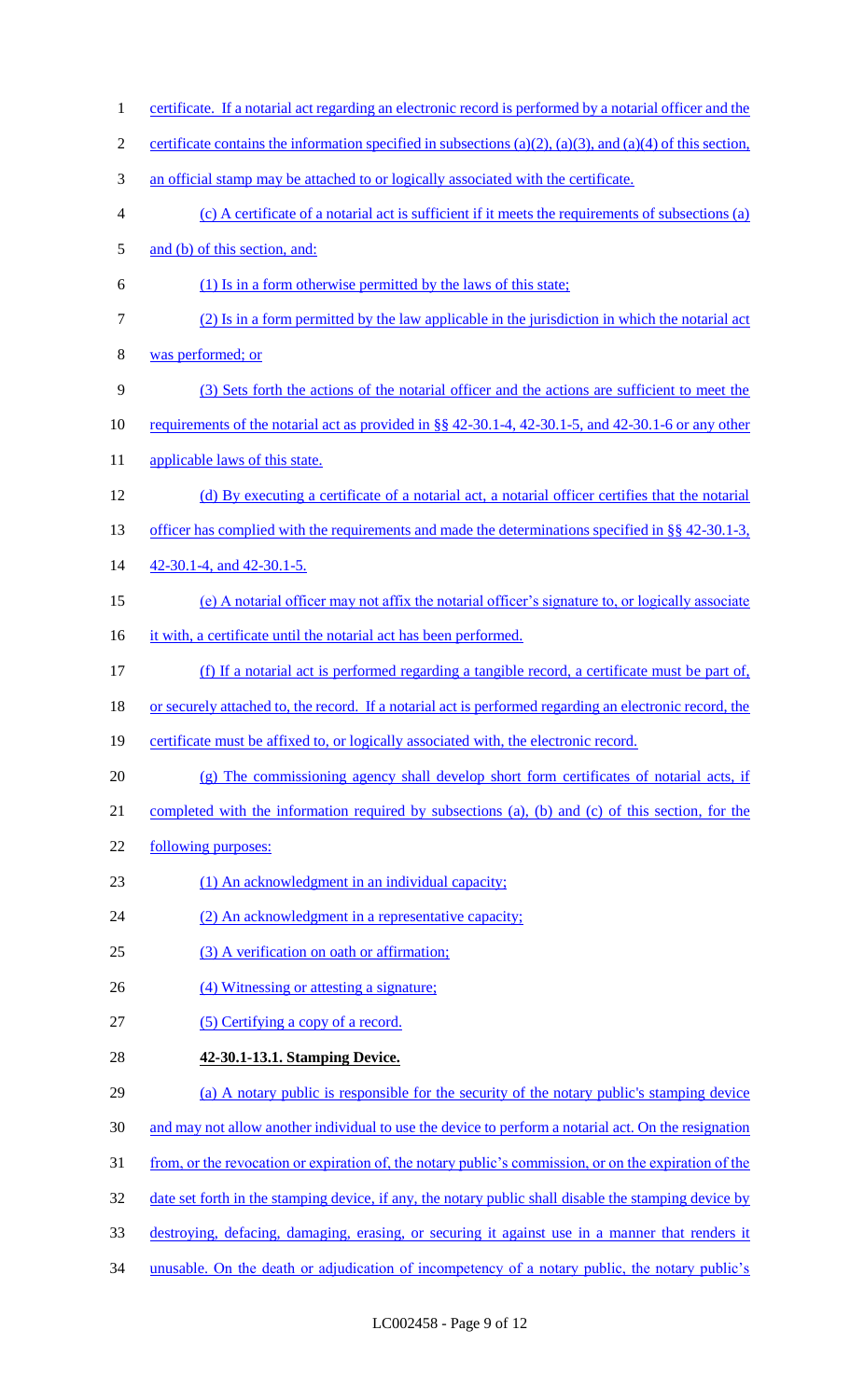| $\mathbf{1}$   | personal representative or guardian or any other person knowingly in possession of the stamping         |
|----------------|---------------------------------------------------------------------------------------------------------|
| $\overline{2}$ | device shall render it unusable by destroying, defacing, damaging, erasing, or securing it against      |
| 3              | use in a manner that renders it unusable.                                                               |
| 4              | (b) If a notary public's stamping device is lost or stolen, the notary public or the notary             |
| 5              | public's personal representative or guardian shall notify promptly the commissioning officer or         |
| 6              | agency on discovering that the device is lost or stolen.                                                |
| 7              | 42-30.1-19.1. Rules.                                                                                    |
| 8              | (a) The commissioning agency may adopt rules and regulations to implement this chapter.                 |
| 9              | Rules and regulations adopted regarding the performance of notarial acts with respect to electronic     |
| 10             | records may not require, or accord greater legal status or effect to, the implementation or application |
| 11             | of a specific technology or technical specification. The rules and regulations may:                     |
| 12             | (1) Prescribe the manner of performing notarial acts regarding tangible and electronic                  |
| 13             | records;                                                                                                |
| 14             | (2) Include provisions to ensure that any change to or tampering with a record bearing a                |
| 15             | certificate of a notarial act is self-evident;                                                          |
| 16             | (3) Include provisions to ensure integrity in the creation, transmittal, storage, or                    |
| 17             | authentication of electronic records or signatures;                                                     |
| 18             | (4) Prescribe the process of granting, renewing, conditioning, denying, suspending, or                  |
| 19             | revoking a notary public commission and assuring the trustworthiness of an individual holding a         |
| 20             | commission as notary public;                                                                            |
| 21             | (5) Include provisions to prevent fraud or mistake in the performance of notarial acts;                 |
| 22             | (6) Provide for an evaluation tool for applicants to demonstrate sufficient knowledge of the            |
| 23             | powers and duties of a notary commission.                                                               |
| 24             | (b) In adopting, amending, or repealing rules about notarial acts with respect to electronic            |
| 25             | records, the commissioning agency shall consider, so far as is consistent with this chapter:            |
| 26             | (1) The most recent standards regarding electronic records promulgated by national bodies,              |
| 27             | such as the national association of secretaries of state;                                               |
| 28             | (2) Standards, practices, and customs of other jurisdictions that substantially enact this              |
| 29             | chapter; and                                                                                            |
| 30             | (3) The views of governmental officials and entities and other interested persons.                      |
| 31             | 42-30.1-20.1. Fees to perform notarial acts.                                                            |
| 32             | A notary public may charge a fee not to exceed five dollars (\$5.00) per document or                    |
| 33             | notarization; travel fees must be equal to or less than the then effective federal mileage rate as      |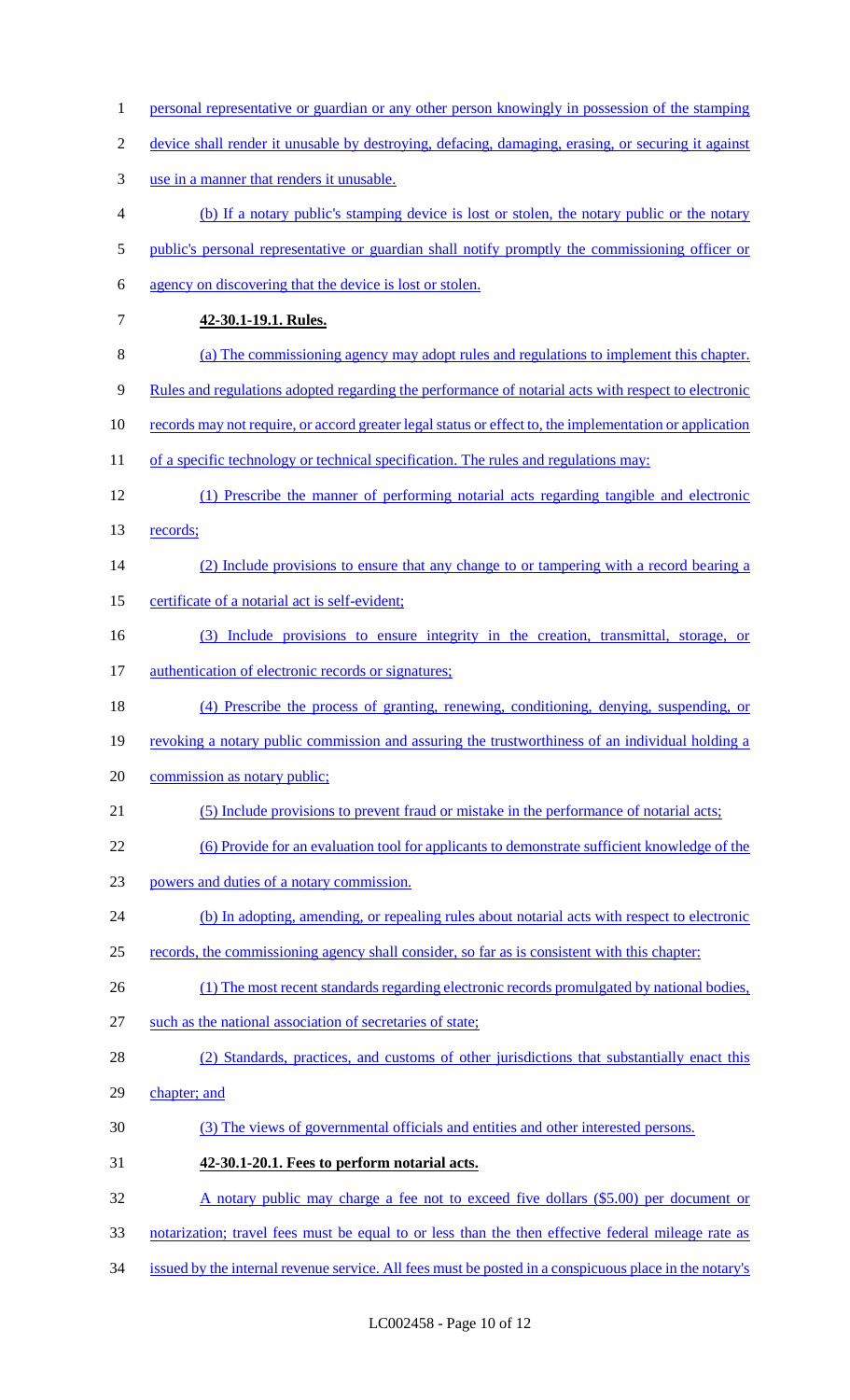- 1 place of business or upon request, fees must be disclosed to any person utilizing the services of the
- 2 notary.

## 3 **42-30.1-24.1. Uniformity of application and construction.**

- 4 In applying and construing this chapter, consideration must be given to the need to promote
- 5 uniformity of the law with respect to its subject matter among states that enact it.
- 6 SECTION 4. This act shall take effect upon passage.

======== LC002458 ========

LC002458 - Page 11 of 12